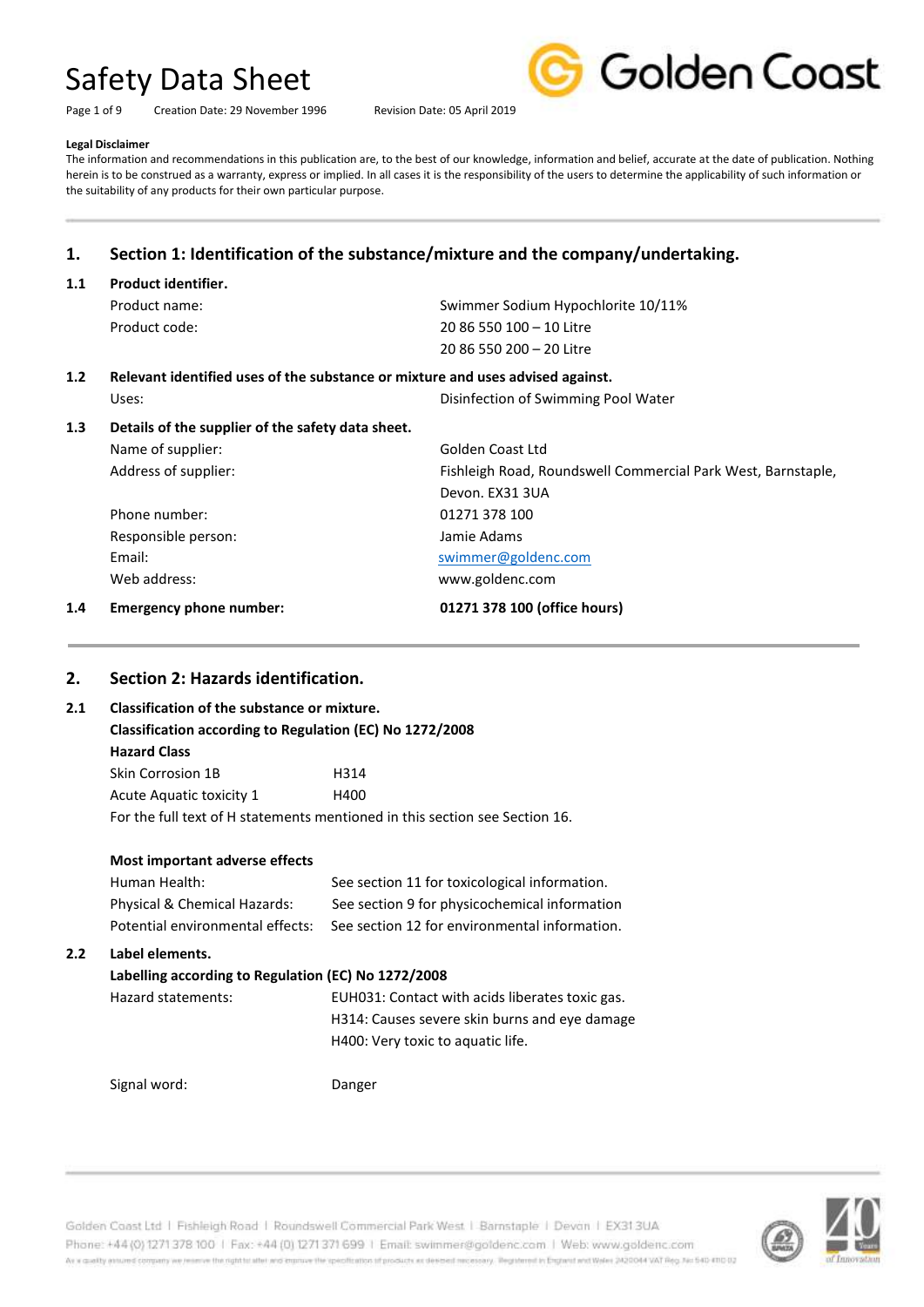

Page 2 of 9 Creation Date: 29 November 1996 Revision Date: 05 April 2019

#### **Legal Disclaimer**

The information and recommendations in this publication are, to the best of our knowledge, information and belief, accurate at the date of publication. Nothing herein is to be construed as a warranty, express or implied. In all cases it is the responsibility of the users to determine the applicability of such information or the suitability of any products for their own particular purpose.

|     | Hazard pictograms:        | GHS05: Corrosion<br>GHS09: Environmental                                                                                                                                                                                                                                                                                                                                                                                                                                                                                         |
|-----|---------------------------|----------------------------------------------------------------------------------------------------------------------------------------------------------------------------------------------------------------------------------------------------------------------------------------------------------------------------------------------------------------------------------------------------------------------------------------------------------------------------------------------------------------------------------|
|     | Precautionary statements: | P261: Avoid breathing gas/mist/vapours/spray<br>P273: Avoid release to the environment<br>P280: Wear protective gloves/protective clothing/eye protection/face protection.<br>P301+330+P331: IF SWALLOWED: rinse mouth. Do NOT induce vomiting.<br>P303+361+353: IF ON SKIN (or hair): Remove/take off immediately all contaminated clothing.<br>Rinse skin with water.<br>P305+351+338: IF IN EYES: Rinse continuously with water for several minutes. Remove contact<br>lenses if present and easy to $do$ – continue rinsing. |
| 2.3 | Other hazards.            |                                                                                                                                                                                                                                                                                                                                                                                                                                                                                                                                  |

No other information is available.

### **3. Section 3: Composition/information on ingredients.**

#### **3.1 Substances.**

SODIUM HYPOCHLORITE SOLUTION CL ACTIVE

|                                           | EINECS    | CAS.      | PBT/WEL | CLP Classification                                    | Percent           |
|-------------------------------------------|-----------|-----------|---------|-------------------------------------------------------|-------------------|
|                                           | 231-668-3 | 7681-52-9 |         | Skin Corr. 1B: H314; Aguatic Acute 1: H400; -: EUH031 | $> = 10 - 5 = 15$ |
| 01-2119488154-34-xxxx<br>Registration No: |           |           |         |                                                       |                   |

### **4. Section 4: First aid measures.**

#### **4.1 Description of first aid measures.**

| General advice:          | Take off all contaminated clothing immediately.                                                                                                                                                   |
|--------------------------|---------------------------------------------------------------------------------------------------------------------------------------------------------------------------------------------------|
| If Inhaled:              | In case of accident by inhalation; remove casualty to fresh air and keep at rest. If<br>breathing is irregular or stopped, administer artificial respiration. Call a physician<br>immediately.    |
| In case of skin contact: | Wash off immediately with plenty of soap and water. If irritation appears seek medical<br>advice.                                                                                                 |
| In case of eye contact:  | Rinse immediately with plenty of water, also under eyelids for at least 15 minutes.<br>Remove contact lenses. Consult an eye specialist immediately. Go to an ophthalmic<br>hospital if possible. |



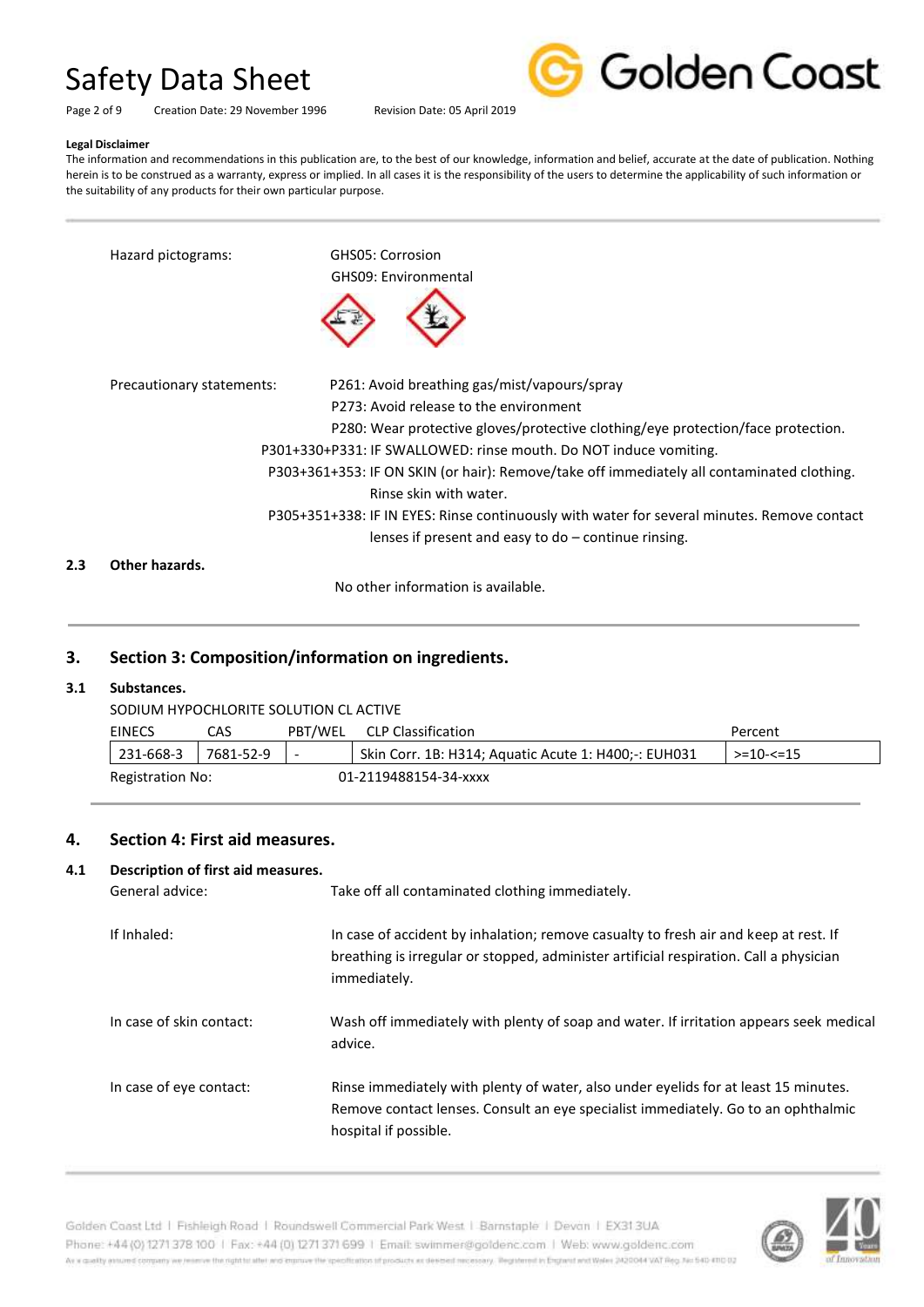Golden Coast

Page 3 of 9 Creation Date: 29 November 1996 Revision Date: 05 April 2019

#### **Legal Disclaimer**

The information and recommendations in this publication are, to the best of our knowledge, information and belief, accurate at the date of publication. Nothing herein is to be construed as a warranty, express or implied. In all cases it is the responsibility of the users to determine the applicability of such information or the suitability of any products for their own particular purpose.

|     | If swallowed:         | Clean mouth with water and drink plenty of water. Never give anything by mouth to an<br>unconscious person. If swallowed, do not induce vomiting – seek medical advice. If a |
|-----|-----------------------|------------------------------------------------------------------------------------------------------------------------------------------------------------------------------|
|     |                       | person vomits when lying on his back place him in the recovery position.                                                                                                     |
| 4.2 |                       | Most important symptoms and effects, both acute and delayed.                                                                                                                 |
|     | Symptoms and effects: | See section 11 for more detailed information on health effect and symptoms.                                                                                                  |

**4.3 Indication of any immediate medical attention and special treatment needed.** Treatment: No information available.

#### **5. Section 5: Firefighting measures.**

# **5.1 Extinguishing media.** Extinguishing media: Suitable extinguishing media for the surrounding fire should be used. Use water spray to cool containers. **5.2 Special hazards arising from the substance or mixture.** Exposure hazards: Corrosive. In combustion emits toxic fumes. In combustion emits toxic fumes of hydrogen chloride / phosgene. **5.3 Advice for firefighters.** Advice for fire-fighters: Wear self-contained breathing apparatus. Wear protective clothing to prevent contact with skin and eyes.

### **6. Section 6: Accidental release measures.**

#### **6.1 Personal precautions, protective equipment and emergency procedures.**

|     | Personal precautions:                                                 | Notify the police and fire brigade immediately. If outside keep bystanders upwind and<br>away from danger point. Mark out the contaminated area with signs and prevent<br>access to unauthorised personnel. Do not attempt to take action without suitable<br>protective clothing – see section 8 of SDS. Turn leaking containers leak-side up to<br>prevent the escape of liquid. Refer to section 8 of SDS for personal protection details. |
|-----|-----------------------------------------------------------------------|-----------------------------------------------------------------------------------------------------------------------------------------------------------------------------------------------------------------------------------------------------------------------------------------------------------------------------------------------------------------------------------------------------------------------------------------------|
| 6.2 | <b>Environmental precautions.</b><br>Environmental precautions:       | Do not discharge into drains or rivers. Contain the spillage using bunding.                                                                                                                                                                                                                                                                                                                                                                   |
| 6.3 | Methods and material for containment and cleaning up.<br>Cleaning up: | Absorb with liquid-binding material (sand, diatomite, acid binders, universal binders)                                                                                                                                                                                                                                                                                                                                                        |
|     | Containment:                                                          | Keep in suitable closed containers for disposal.                                                                                                                                                                                                                                                                                                                                                                                              |
|     | Further information:                                                  | Treat recovered material as described in the section 'Disposal considerations'.                                                                                                                                                                                                                                                                                                                                                               |



Golden Coast Ltd | Fishleigh Road | Roundswell Commercial Park West | Barnstaple | Devon | EX313UA Phone: +44 (0) 1271 378 100 | Fax: +44 (0) 1271 371 699 | Email: swimmer@goldenc.com | Web: www.goldenc.com As a quality annumel company we renewe the right to aller wid improve the specification of products as deemed recessory. Registered in England and Wales 2420044 VAT Reg. No 540-410 02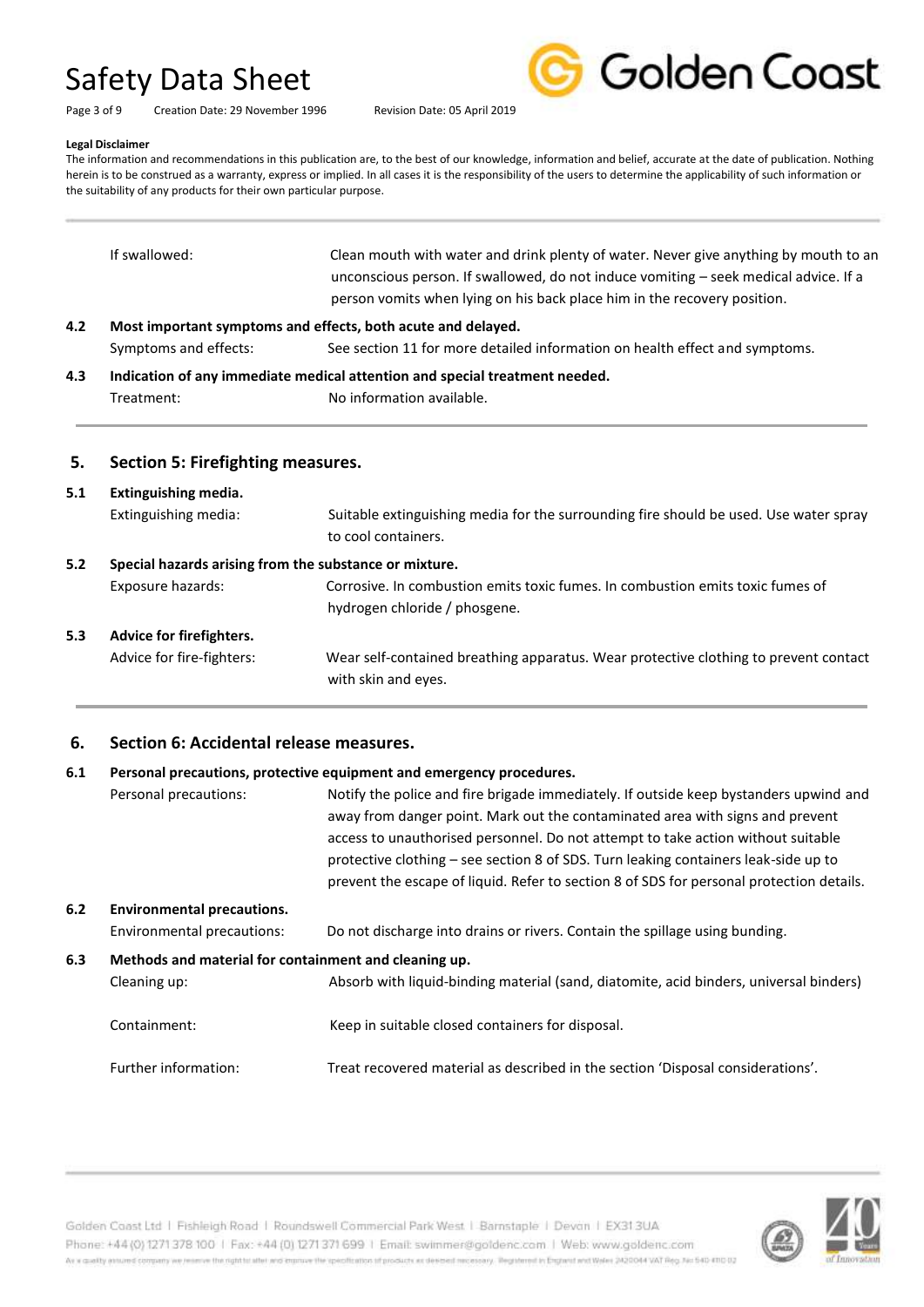Page 4 of 9 Creation Date: 29 November 1996 Revision Date: 05 April 2019



#### **Legal Disclaimer**

The information and recommendations in this publication are, to the best of our knowledge, information and belief, accurate at the date of publication. Nothing herein is to be construed as a warranty, express or implied. In all cases it is the responsibility of the users to determine the applicability of such information or the suitability of any products for their own particular purpose.

#### **6.4 Reference to other sections.**

 See Section 1 for emergency contact information See Section 7 for information on personal protective equipment See Section 13 for waste treatment information

### **7. Section 7: Handling and storage.**

#### **7.1 Precautions for safe handling.**

| Advice on safe handling: | Do not keep the container sealed. Handle and open container with care. Ensure         |
|--------------------------|---------------------------------------------------------------------------------------|
|                          | adequate ventilation. Use personal protective equipment. Avoid contact with skin and  |
|                          | eyes. Do not breathe vapours or spray mist. Use respirator with appropriate filter if |
|                          | vapours are released. Emergency eye wash fountains and emergency showers should       |
|                          | be available in the immediate vicinity.                                               |
|                          |                                                                                       |

Hygiene measures: Keep away from food, drink and animal feeding stuffs. Smoking, eating and drinking should be prohibited in the application area. Wash hands before breaks and at the end of the work day. Take off all contaminated clothing immediately. Provide adequate ventilation. Avoid contact with skin and eyes.

#### **7.2 Conditions for safe storage, including any incompatibilities.**

Storage areas: Keep in an area equipped with alkali resistant flooring. Containers: Keep only in the original container. Store in a receptacle equipped with a vent. Protection against fire: The product in not flammable. Normal measures to preventative fire protection. Further information: Keep in a well-ventilated place. Protect against light. Store in a cool place. Do not keep the container sealed. Common storage: Keep away from food, drink and animal feedstuffs. Do not store together with acids and ammonium salts. German storage class: 8B: Non-combustible substances, corrosive.

**7.3 Specific end use(s).** Specific uses(s): No information available.

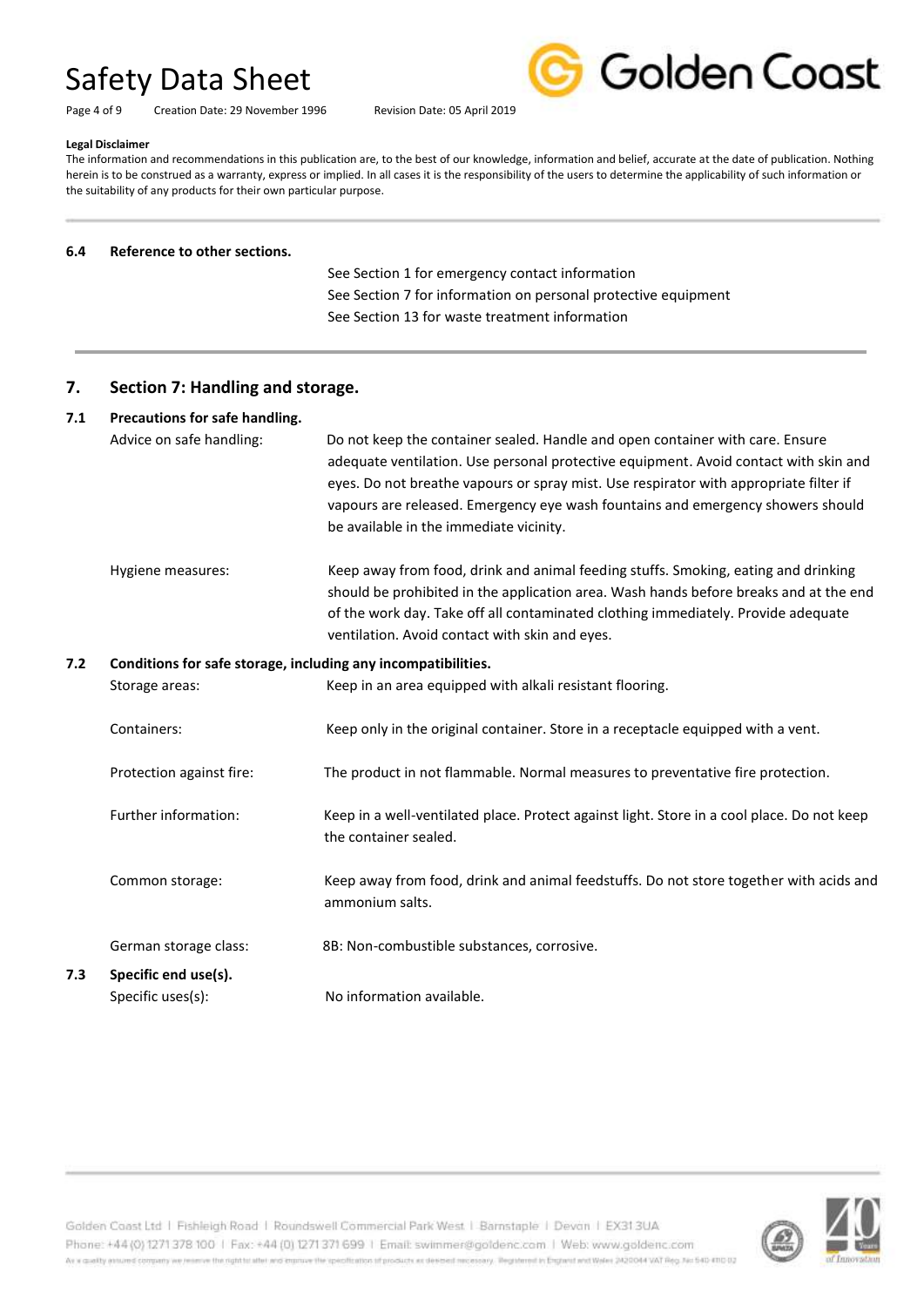Page 5 of 9 Creation Date: 29 November 1996 Revision Date: 05 April 2019



#### **Legal Disclaimer**

The information and recommendations in this publication are, to the best of our knowledge, information and belief, accurate at the date of publication. Nothing herein is to be construed as a warranty, express or implied. In all cases it is the responsibility of the users to determine the applicability of such information or the suitability of any products for their own particular purpose.

## **8. Section 8: Exposure controls/personal protection.**

#### **8.1 Control parameters.**

Hazardous ingredients: **Chlorine**

| Respirable dust<br>Workplace exposure limits: |            |              |        |             |            |
|-----------------------------------------------|------------|--------------|--------|-------------|------------|
| State                                         | 8 hour     | 15 min.      | 8 hour | 15 min.     | Remark     |
|                                               | <b>TWA</b> | <b>STFL</b>  | TWA    | <b>STEL</b> |            |
| $UK - WEL$                                    |            | 1.5 mg.m $3$ |        | $0.5$ ppm   |            |
| EU - ELV                                      |            | 1.5 mg/ $m3$ |        | $0.5$ ppm   | Indicative |

DNEL/PNEC: No data available.

#### **8.2 Exposure controls.**

|  | <b>Engineering measures</b> |
|--|-----------------------------|

**Engineering measures** Refer to protective measures listed in sections 7 and 8.

#### **Personal protective equipment**

| Respiratory protection                 | Use respirator with appropriate filter if vapours or aerosol are released. |        |                                 |                                                                                       |
|----------------------------------------|----------------------------------------------------------------------------|--------|---------------------------------|---------------------------------------------------------------------------------------|
|                                        | Recommended filter type:                                                   |        | <b>Combination filter: B-P2</b> |                                                                                       |
|                                        |                                                                            |        | <b>Combination filter: B-P3</b> |                                                                                       |
| Hand protection:                       |                                                                            |        |                                 | Impermeable gloves. The selected protective gloves have to satisfy the specifications |
|                                        | of EU Directive 89/686/EEC and standard EN 374.                            |        |                                 |                                                                                       |
|                                        |                                                                            |        |                                 | Take note of the information given by the producer concerning permeability, break     |
|                                        |                                                                            |        |                                 | through times, and of special working conditions (mechanical strain, duration of      |
|                                        | contact.)                                                                  |        |                                 |                                                                                       |
|                                        | Protective gloves should be replaced at first sign of wear.                |        |                                 |                                                                                       |
|                                        | Material:                                                                  | Gloves | <b>Thickness</b>                |                                                                                       |
|                                        | Butyl rubber                                                               | 8h     | 0.5 <sub>mm</sub>               |                                                                                       |
|                                        | Polyvinylchloride                                                          | 8h     | 0.5 <sub>mm</sub>               |                                                                                       |
|                                        | Polychloropene                                                             | 8h     | 0.5 <sub>mm</sub>               |                                                                                       |
|                                        |                                                                            |        |                                 |                                                                                       |
| Eye protection:                        | Tightly fitting safety goggles. Ensure eye bath is to hand.                |        |                                 |                                                                                       |
|                                        |                                                                            |        |                                 |                                                                                       |
| Skin protection:                       | Alkali resistant protective clothing.                                      |        |                                 |                                                                                       |
|                                        |                                                                            |        |                                 |                                                                                       |
| <b>Environmental exposure controls</b> |                                                                            |        |                                 |                                                                                       |
| General advice:                        | Do not flush into surface water or sanitary sewer systems                  |        |                                 |                                                                                       |
|                                        | Avoid subsoil penetration                                                  |        |                                 |                                                                                       |
|                                        |                                                                            |        |                                 | If the product contaminates rivers and lakes or drains inform respective authorities. |
|                                        | If the product reaches soil inform respective authorities.                 |        |                                 |                                                                                       |

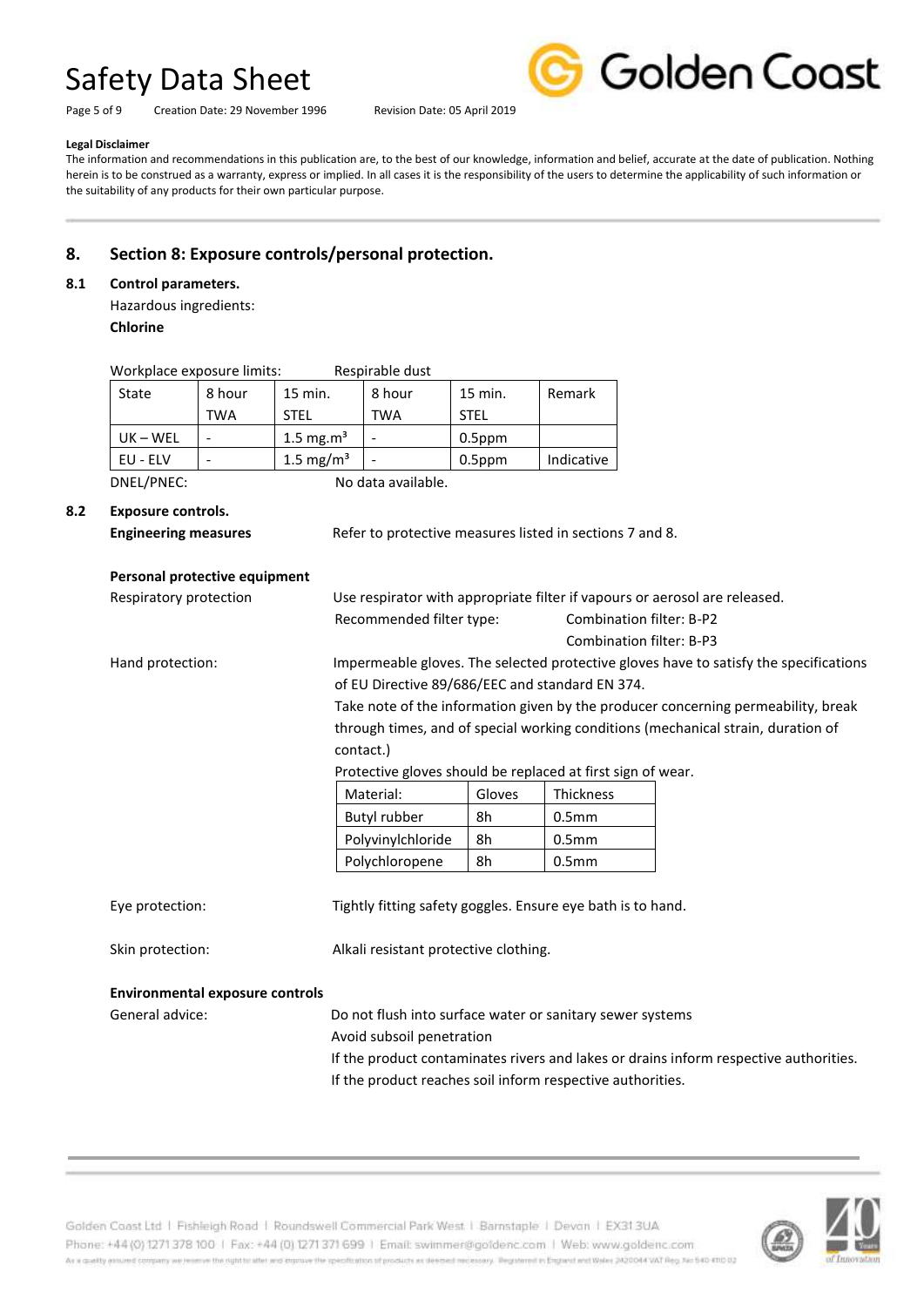Page 6 of 9 Creation Date: 29 November 1996 Revision Date: 05 April 2019



#### **Legal Disclaimer**

The information and recommendations in this publication are, to the best of our knowledge, information and belief, accurate at the date of publication. Nothing herein is to be construed as a warranty, express or implied. In all cases it is the responsibility of the users to determine the applicability of such information or the suitability of any products for their own particular purpose.

## **9. Section 9: Physical and chemical properties.**

#### **9.1 Information on basic physical and chemical properties.**

| Form:                      | Liquid                                         |
|----------------------------|------------------------------------------------|
| Colour:                    | Yellowish Green                                |
| Odour:                     | Slight chlorine                                |
| pH @ 20°C:                 | >11                                            |
| Melting point:             | $-17^{\circ}$ C                                |
| Flash point:               | Not applicable                                 |
| Flammability (solid, gas): | Does not ignite                                |
| Upper explosion limit:     | Not applicable                                 |
| Lower explosion limit:     | Not applicable                                 |
| Water solubility:          | Completely soluble                             |
| Ignition temperature:      | Not applicable                                 |
| Thermal decomposition:     | To avoid thermal decomposition do not overheat |
| Explosive properties:      | Not explosive                                  |
| Othor Information          |                                                |

**9.2 Other Information**

No further information available.

|      | 10. Section 10: Stability and reactivity.                   |                                                                                                                   |
|------|-------------------------------------------------------------|-------------------------------------------------------------------------------------------------------------------|
| 10.1 | Reactivity.<br>Reactivity:                                  | Contact with acids liberates toxic gas.                                                                           |
| 10.2 | <b>Chemical stability.</b><br>Chemical stability:           | Decomposes on heating and exposure to light.                                                                      |
| 10.3 | Possibility of hazardous reactions.<br>Hazardous reactions: | May develop chlorine if mixed with acidic solutions.                                                              |
| 10.4 | Conditions to avoid.<br>Conditions to avoid:                | Heat                                                                                                              |
| 10.5 | Incompatible materials.<br>Materials to avoid:              | Ammonium compounds Amines. Nickel. Organic materials. Copper. Metal salts. Acetic<br>anhydride Hydrogen peroxide. |
| 10.6 | Hazardous decomposition products.<br>Haz. Decomp. products: | Hydrogen chloride gas; Chlorine; Chlorine oxides.                                                                 |

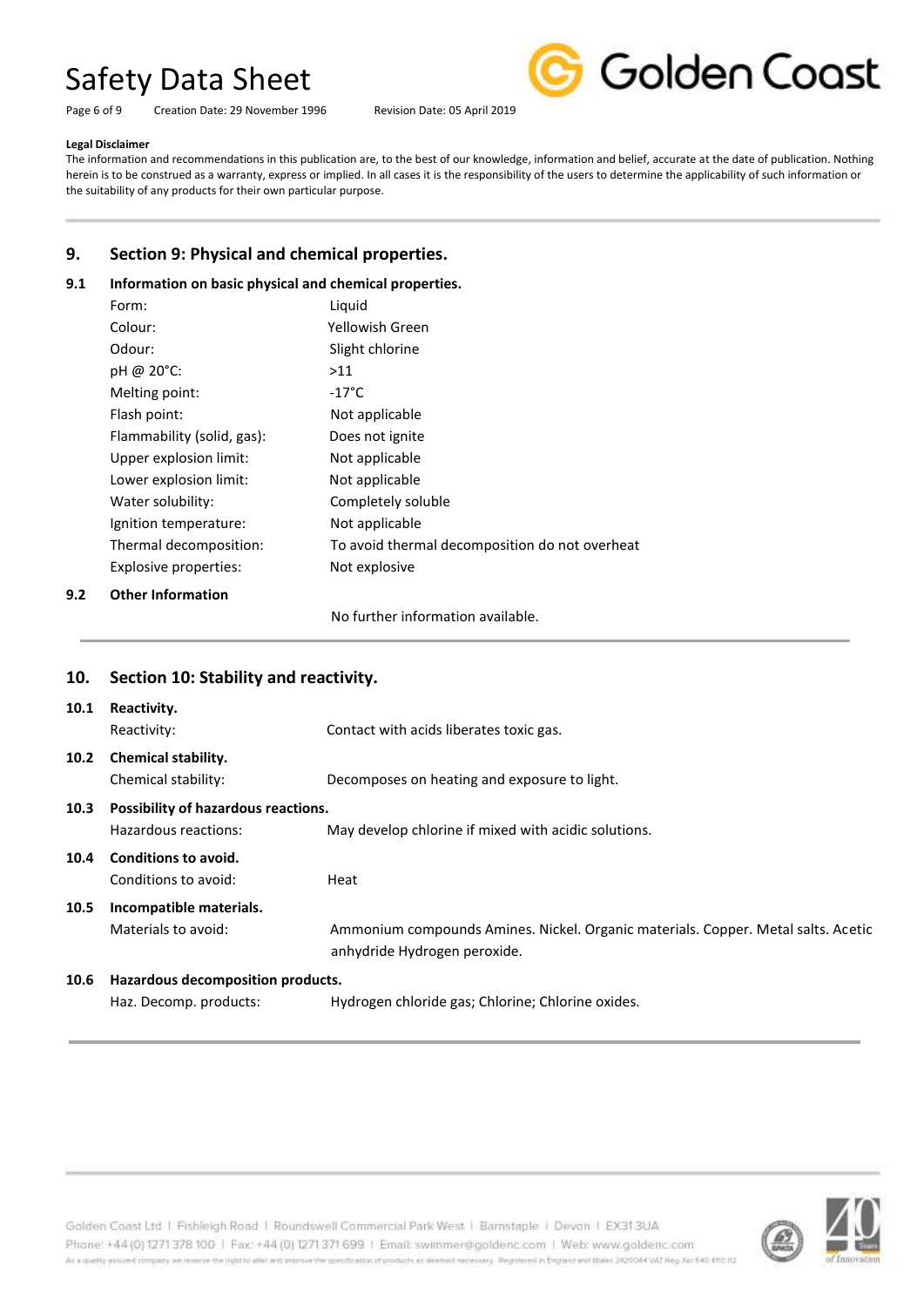

Page 7 of 9 Creation Date: 29 November 1996 Revision Date: 05 April 2019

#### **Legal Disclaimer**

The information and recommendations in this publication are, to the best of our knowledge, information and belief, accurate at the date of publication. Nothing herein is to be construed as a warranty, express or implied. In all cases it is the responsibility of the users to determine the applicability of such information or the suitability of any products for their own particular purpose.

## **11. Section 11: Toxicological information.**

#### **11.1 Information on toxicological effects.**

| Sodium Hypochlorite Solution 10-15%<br>7681-52-9 |                |      |        |              |
|--------------------------------------------------|----------------|------|--------|--------------|
| Route                                            | <b>Species</b> | Test | Value  | <b>Units</b> |
| ORAL                                             | <b>RAT</b>     | LD50 | >2.000 | Mg/kg        |
| DFRMAL                                           | RRT            | LD50 | >2,000 | Mg/kg        |

#### **Relevant effects for substance:**

| Hazard                        | Route      | <b>Basis</b>          |
|-------------------------------|------------|-----------------------|
| Skin corrosion/irritation     | <b>DRM</b> | Hazardous: calculated |
| Serious eye damage/irritation | OPT        | Hazardous: calculated |

#### **Symptoms / routes of exposure**

| Skin contact:            | Blistering may occur. Progressive ulceration will occur if treatment is not immediate.                                      |
|--------------------------|-----------------------------------------------------------------------------------------------------------------------------|
| Eye contact:             | Corneal burns may occur. May cause permanent damage.                                                                        |
| Ingestion:               | Corrosive burns may appear around the lips. Blood may be vomited. There may be<br>bleeding from the mouth or nose.          |
| Inhalation:              | There may be shortness of breath with a burning sensation in the throat. Exposure<br>may cause coughing or wheezing.        |
| Other relevant toxicity: | If ingested, severe burns of the mouth and throat, as well as a danger of perforation<br>of the oesophagus and the stomach. |

## **12. Section 12: Ecological information.**

#### **12.1 Toxicity.**

#### **Ecotoxocity values:**

| <b>Species</b>                                | Test            | Value         | Units |
|-----------------------------------------------|-----------------|---------------|-------|
| Pimephales promelas                           | 96H LC50        | $0.22 - 0.62$ | Mg/l  |
| Daphnia magna                                 | 96H ErC50       |               | Mg/l  |
| <b>GREEN ALGA (Selenastrum capricornutum)</b> | <b>48H EC50</b> | 28            | Mg/l  |

#### **12.2 Persistence and degradability.**

Persistence and degradability: The methods for determining the biological degradability are not applicable to inorganic substances.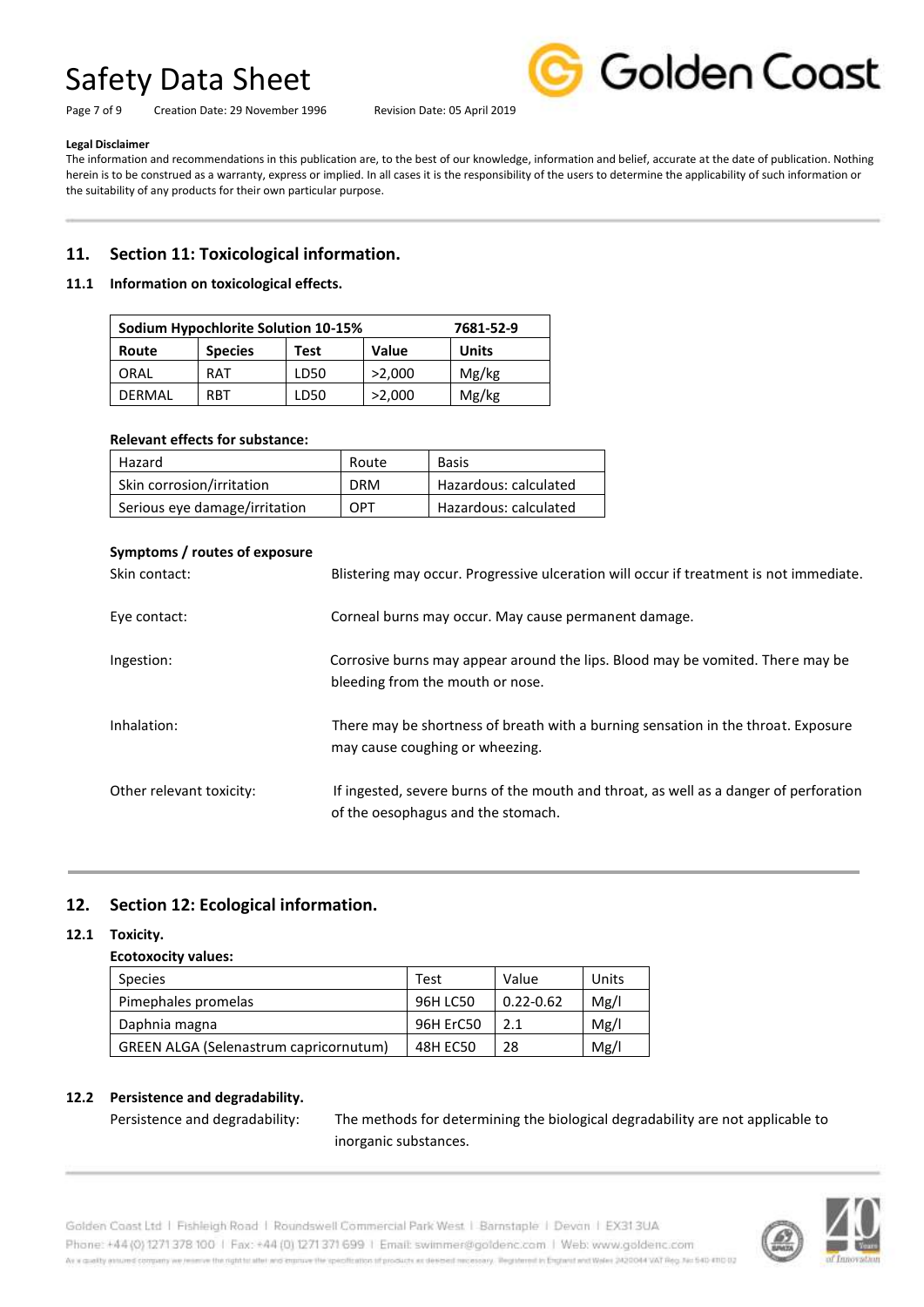Page 8 of 9 Creation Date: 29 November 1996 Revision Date: 05 April 2019



#### **Legal Disclaimer**

The information and recommendations in this publication are, to the best of our knowledge, information and belief, accurate at the date of publication. Nothing herein is to be construed as a warranty, express or implied. In all cases it is the responsibility of the users to determine the applicability of such information or the suitability of any products for their own particular purpose.

| 12.3 | <b>Bioaccumulation potential.</b><br>Bioaccumlative potential:           | No bioaccumulation potential.                                                                                                                    |
|------|--------------------------------------------------------------------------|--------------------------------------------------------------------------------------------------------------------------------------------------|
| 12.4 | Mobility in soil.<br>Mobility:                                           | The product is mobile in water environment, readily absorbed into soil.                                                                          |
| 12.5 | <b>Results of PBT and vPvB assessment.</b><br><b>PBT</b> identification: | This product is not identified as a PBT/vPvB substance.                                                                                          |
| 12.6 | Other adverse effects.<br>Other adverse effects:                         | All numerical values for ecotoxicity effects are calculated on the pure substances.<br>Do not flush into surface water or sanitary water system. |

### **13. Section 13: Disposal considerations.**

| 13.1 | Waste treatment methods. |                                                                                                                                                                                                                              |  |  |
|------|--------------------------|------------------------------------------------------------------------------------------------------------------------------------------------------------------------------------------------------------------------------|--|--|
|      | Product:                 | Disposal together with normal waste is not allowed. Special disposal required<br>according to local regulations. Do not let product enter drains. Contact waste<br>disposal services.                                        |  |  |
|      | Contaminated packaging:  | Empty contaminated packaging's thoroughly. They can be recycled after thorough<br>and proper cleaning. Packaging's that cannot be cleaned are to be disposed of in the<br>same manner as the product.                        |  |  |
|      | Waste Catalogue No:      | No waste code according to the European Waste Catalogue can be assigned for this<br>product, as the intended use dictates the assignment. The waste code is established in<br>consultation with the regional waste disposer. |  |  |

### **14. Section 14: Transport information.**

| 14.1 | UN number.                    |                                |
|------|-------------------------------|--------------------------------|
|      | UN Number:                    | UN1791                         |
| 14.2 | UN proper shipping name.      |                                |
|      | <b>Shipping Name:</b>         | <b>HYPOCHLORITE SOLUTION</b>   |
|      |                               | (SODIUM HYPOCHLORITE SOLUTION) |
| 14.3 | Transport hazard class(es).   |                                |
|      | Transport class:              | 8                              |
| 14.4 | Packing group.                |                                |
|      | Packing group:                | Ш                              |
| 14.5 | <b>Environmental hazards.</b> |                                |
|      | Environmentally hazardous:    | Yes                            |
|      | Marine pollutant:             | Yes                            |
|      |                               |                                |

Golden Coast Ltd | Fishleigh Road | Roundswell Commercial Park West | Barnstaple | Devon | EX313UA Phone: +44 (0) 1271 378 100 | Fax: +44 (0) 1271 371 699 | Email: swimmer@goldenc.com | Web: www.goldenc.com As a quality ensured company we reserve the right to after and enprice the specification of products as deepent recessary. Registered in England and Wales (AQDO44 VAT Reg. Just 540-410 D2